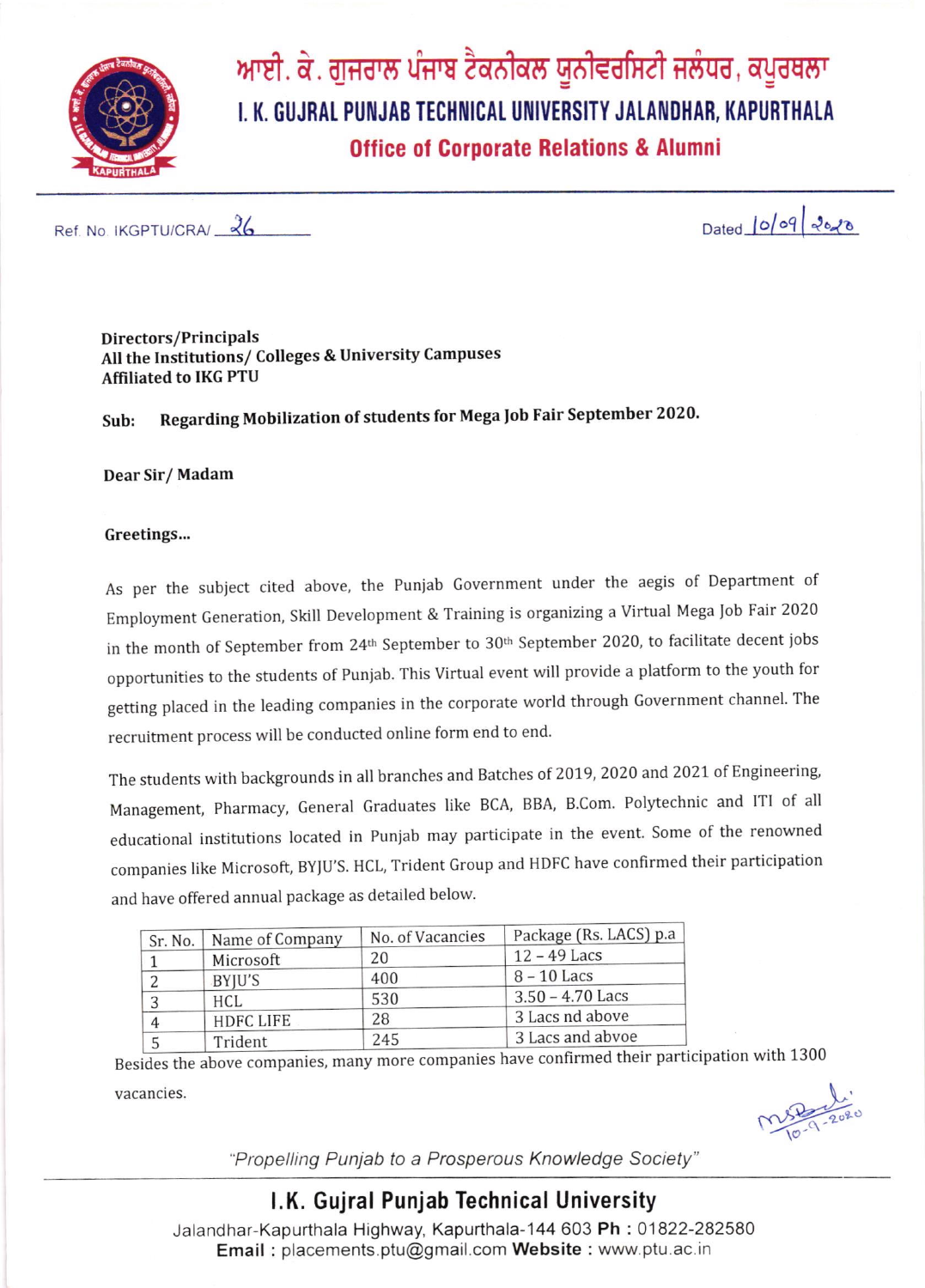

ਆਈ. ਕੇ. ਗੁਜਰਾਲ ਪੰਜਾਬ ਟੈਕਨੀਕਲ ਯੂਨੀਵਰਸਿਟੀ ਜਲੰਧਰ, ਕਪੂਰਥਲਾ I. K. GUJRAL PUNJAB TECHNICAL UNIVERSITY JALANDHAR, KAPURTHALA **Office of Corporate Relations & Alumni** 

Ref. No. IKGPTU/CRA/  $\frac{\partial^2}{\partial \theta}$ 

To make this event more vibrant, successful and provide employment opportunities to the youth of Punjab, your support is required to mobilize the data of students. In this regard, Director, Employment Generation, Skill Development & Training cum Mission Director, PGRKAM has desired to have a Video conference with the Directors/Principals of IKG-PTU affiliated colleges on 11.09.2020 at 3:45 PM. The link for the Zoom VC is listed below:

loin Zoom Meeting:

https://us02web.zoom.us/j/83301073857?pwd= MnVhZ0RSb1kwVndGeFMycXgwdzh6QT09 Meeting ID: 833 0107 3857 Pass code: 106863

You are requested to ensure your participation in person in the above mentioned video conference at the said date and time. Further, you are requested to send the consolidated requisite information of suitable candidates of your colleges, as per the Performa attached on excel sheet by 11.09.2020 and send at the email pgrkam.degt@gmail.com directly with a copy to University at placements.ptu@gmail.com

Please Treat it most urgent.

With profound regards,

 $MSB_{10-9-2020}$ 

Assistant Director (Corporate Relations & Alumni)

CC:

- Hon'ble Vice Chancellor, IKG PTU for kind information.
- Registrar, IKG PTU for kind information.
- Deputy Director (CR&A), IKG PTU for kind information

Propelling Punjab to a Prosperous Knowledge Society"

## LK. Gujral Punjab Technical University

Jalandhar-Kapurthala Highway, Kapurthala-144 603 Ph: 01822-282580 Email : placements. ptu@gmail.com Website : www.ptu.ac. in